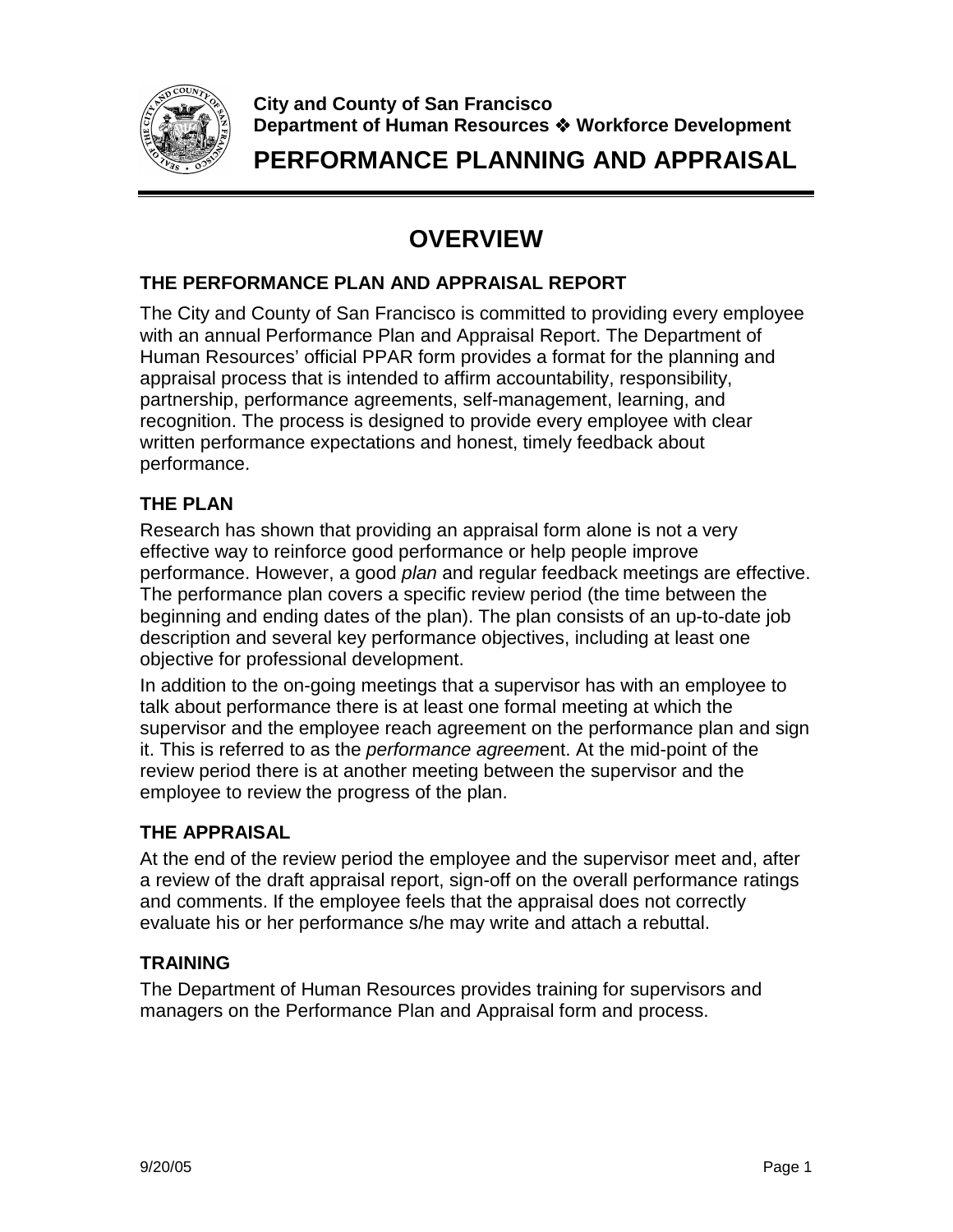

**City and County of San Francisco Department of Human Resources Workforce Development** 

**PERFORMANCE PLANNING AND APPRAISAL**

# **SIX GOALS**

- 1. To have two people, who are linked by authority and responsibility, engage in formal meetings to plan and talk about performance: missions, goals, expectations, standards, skills/knowledge, learning, and improvement strategies.
- 2. To provide the department and the employee with a record of performance for the review period. To document the review period's key learning and achievements for an individual.
- 3. To make performance expectations explicit (job descriptions and objectives).
- 4. To gain agreement and/or surface issues regarding expectations and performance.
- 5. To communicate performance information (two-way).
- 6. To facilitate supervision and performance management.

## **SEVEN FUNDAMENTAL VALUES**

- 1. Accountability
- 2. Responsibility
- 3. Partnership
- 4. Performance Agreement
- 5. Self-Management
- 6. Learning
- 7. Recognition